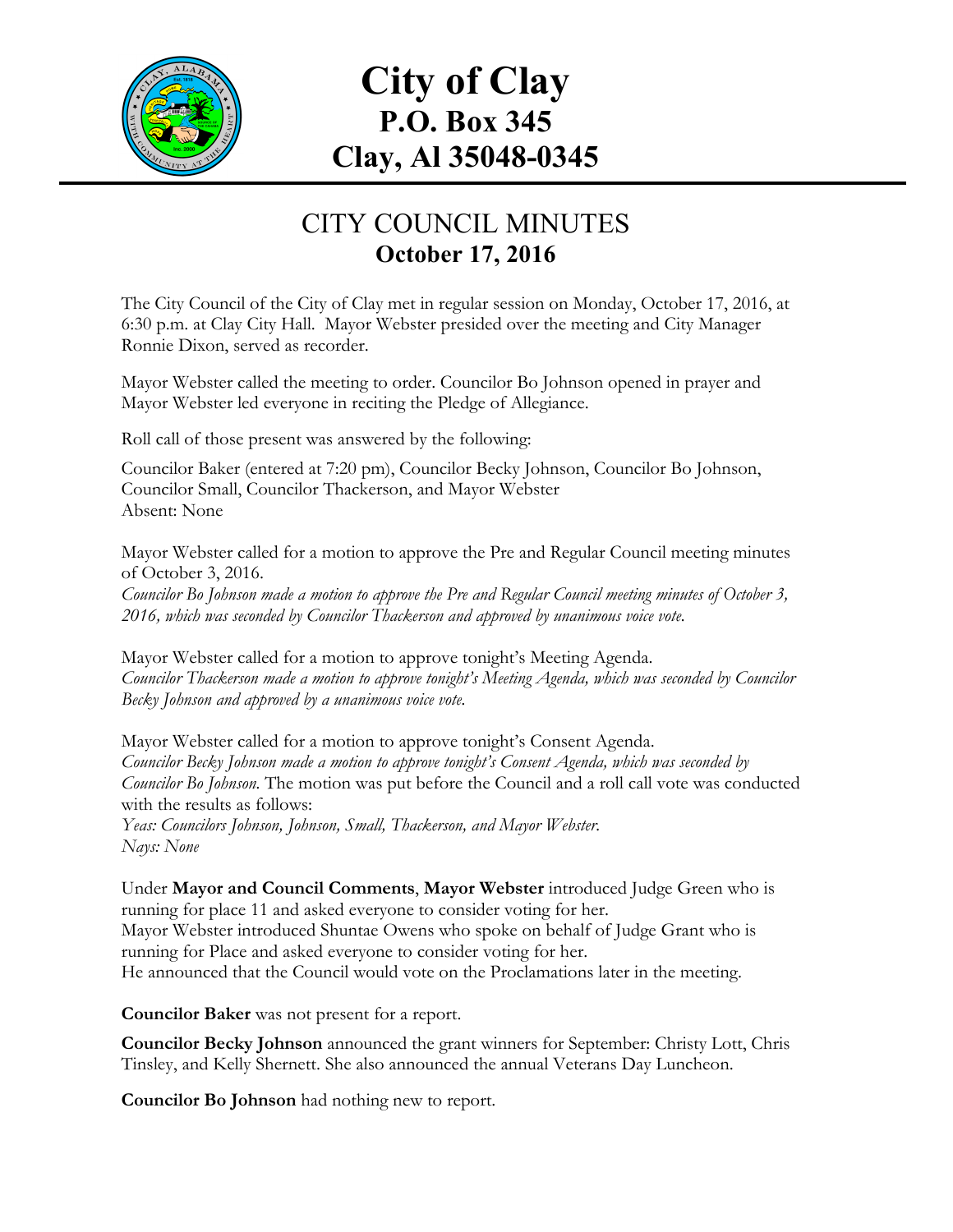

#### **CITY OF CLAY CITY COUNCIL MINUTES October 17, 2016**

**Councilor Small** had nothing new to report. He thanked the Council for the years working together.

**Councilor Thackerson** asked Mayor Webster for an update on the Girls' School property. Mayor Webster reviewed the year-long process for gaining permission to access the property.

Under **Reading of Petitions, Applications, Complaints, Appeals, Communications, etc.,** Mayor Webster announced that there were none.

Under the **City Manager's Report**, Mr. Dixon reported the account balances in the General Fund =  $$360,438.51$ ; Contractors Bond =  $$74,562.93$ ; Capital Improvement Fund = \$420,817.08; 4 & 5 Cent Gasoline Fund = \$112,183.48; 7 Cent Gasoline Fund = \$51,174.12; Building Fund  $= $200,000.00;$  Paving Supplement Fund  $= $325,000.00;$  Contingency Fund  $=$ \$1,000,000.00; BBT Fund= \$38,427.68; Ballpark Registration Income = \$92,765.14; and Ballpark Sports Expense  $=$  (\$73,087.84).

Under the **Public Hearing,** Mayor Webster introduced the Public Hearing for weed abatements at the following addresses: 5867 Clay Palmerdale Road 6734 Old Springville Road 6735 Old Springville Road 6739 Old Springville Road 6833 Murray Drive

He asked if there was anyone present who wished to speak for or against the abatement and there was no response.

Under **Resolutions, Ordinances, Orders and Other Business** Mayor Webster called for a motion to enter into Unanimous Consent.

*Councilor Small made a motion to suspend the regular rules of order and enter into Unanimous Consent, which was seconded by Councilor Thackerson.* The motion was put before the Council and a roll call vote was conducted with the results as follows:

*Yeas: Councilors Johnson, Johnson, Small, Thackerson, and Mayor Webster. Nays: None*

Mayor Webster introduced Resolution 2016-57, A Resolution Authorizing the Abatement of a Public Nuisance Upon Private Property, which was read by City Manager Ronnie Dixon. *Councilor Small made a motion to approve Resolution 2016-57, which was seconded by Councilor Bo Johnson.*  The motion was put before the Council and a roll call vote was conducted with the results as follows:

*Yeas: Councilors Johnson, Johnson, Small, Thackerson, and Mayor Webster. Nays: None*

Mayor Webster introduced Resolution 2016-58, A Resolution Declaring Weeds to be a Public Nuisance, which was read by City Manager Ronnie Dixon.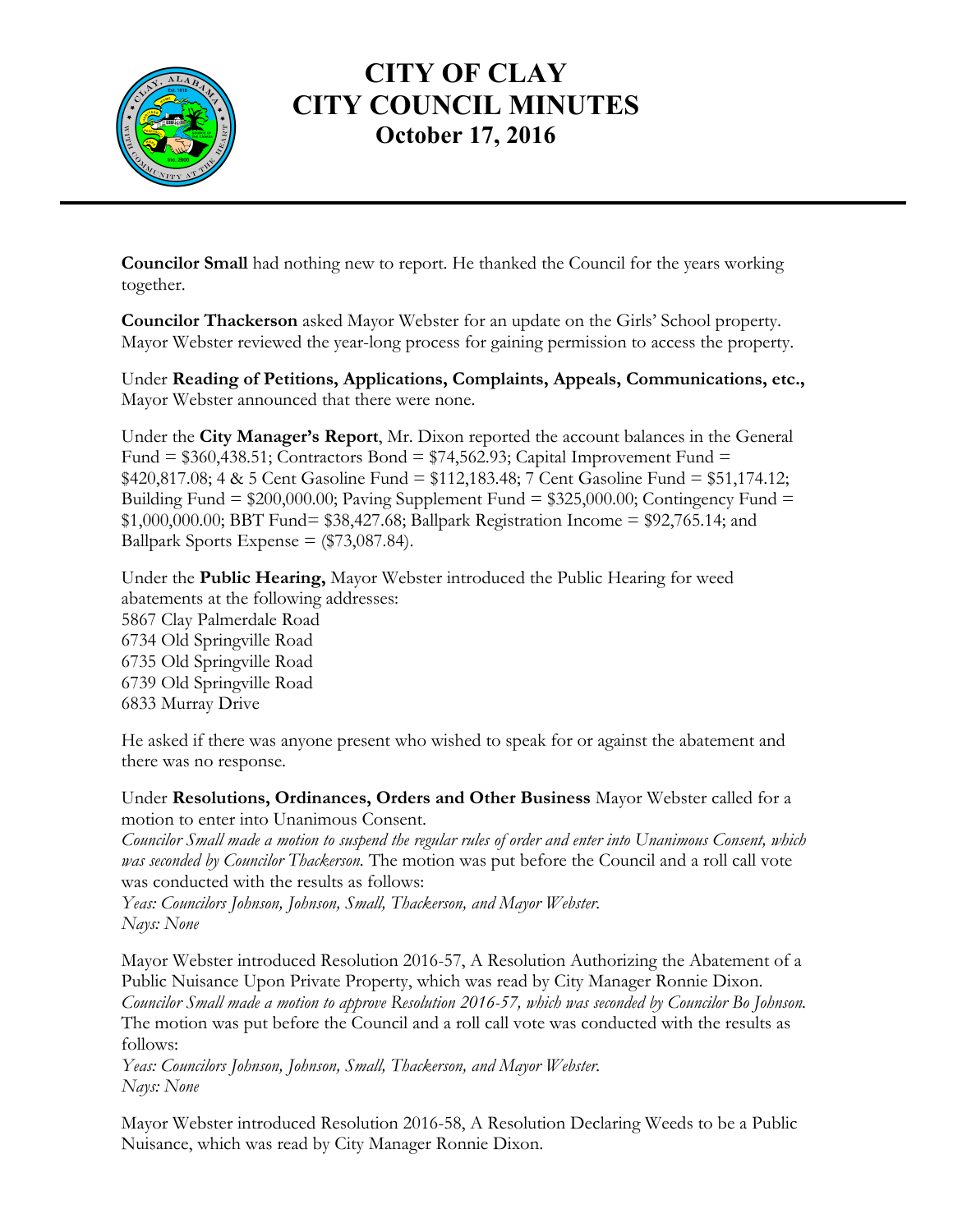

#### **CITY OF CLAY CITY COUNCIL MINUTES October 17, 2016**

*Councilor Small made a motion to approve Resolution 2016-58, which was seconded by Councilor Thackerson.*  The motion was put before the Council and a roll call vote was conducted with the results as follows:

*Yeas: Councilors Johnson, Johnson, Small, Thackerson, and Mayor Webster. Nays: None*

Mayor Webster called an end to Unanimous Consent and called for **Public Comments** and introduced Proclamation 2016-04, A Proclamation to Recognize Kevin Small, which was read by City Manager Ronnie Dixon.

Councilor Becky Johnson made a motion to approve Proclamation 2016-04, which was seconded by Councilor Thackerson*.* The motion was put before the Council and a roll call vote was conducted with the results as follows:

*Yeas: Councilors Johnson, Johnson, Thackerson, and Mayor Webster. Nays: None Councilor Small abstained.*

Mayor Webster called for Public Comments and recognized Mr. Dixon who reminded everyone about the upcoming elections and the items on the ballot.

Mayor Webster introduced Proclamation 2016-03, A Proclamation to Recognize Ricky Baker, which was read by City Manager Ronnie Dixon.

Councilor Becky Johnson made a motion to approve Proclamation 2016-03, which was seconded by Councilor Bo Johnson*.* The motion was put before the Council and a roll call vote was conducted with the results as follows:

*Yeas: Councilors Johnson, Johnson, Small, Thackerson, and Mayor Webster. Nays: None*

*Councilor Baker abstained.*

Mayor Webster presented copies of the Proclamation and name plates for Councilors Baker and Small.

recognized Ms. Linda Hicks who asked if the City would continue Meals on Wheels program and asked about the tax sale for the properties on St. James and Fox Glove. Mr. Dixon answered that the City would continue Meals on Wheels and that the developer has not paid taxes on the properties in question.

Mayor Webster announced that the next City Council meeting will take place on Monday, November 7, 2016, at 6:30 pm.

Mayor Webster

*Councilor Baker made a motion to adjourn which was seconded by Councilor Bo Johnson and approved by a unanimous vote.*